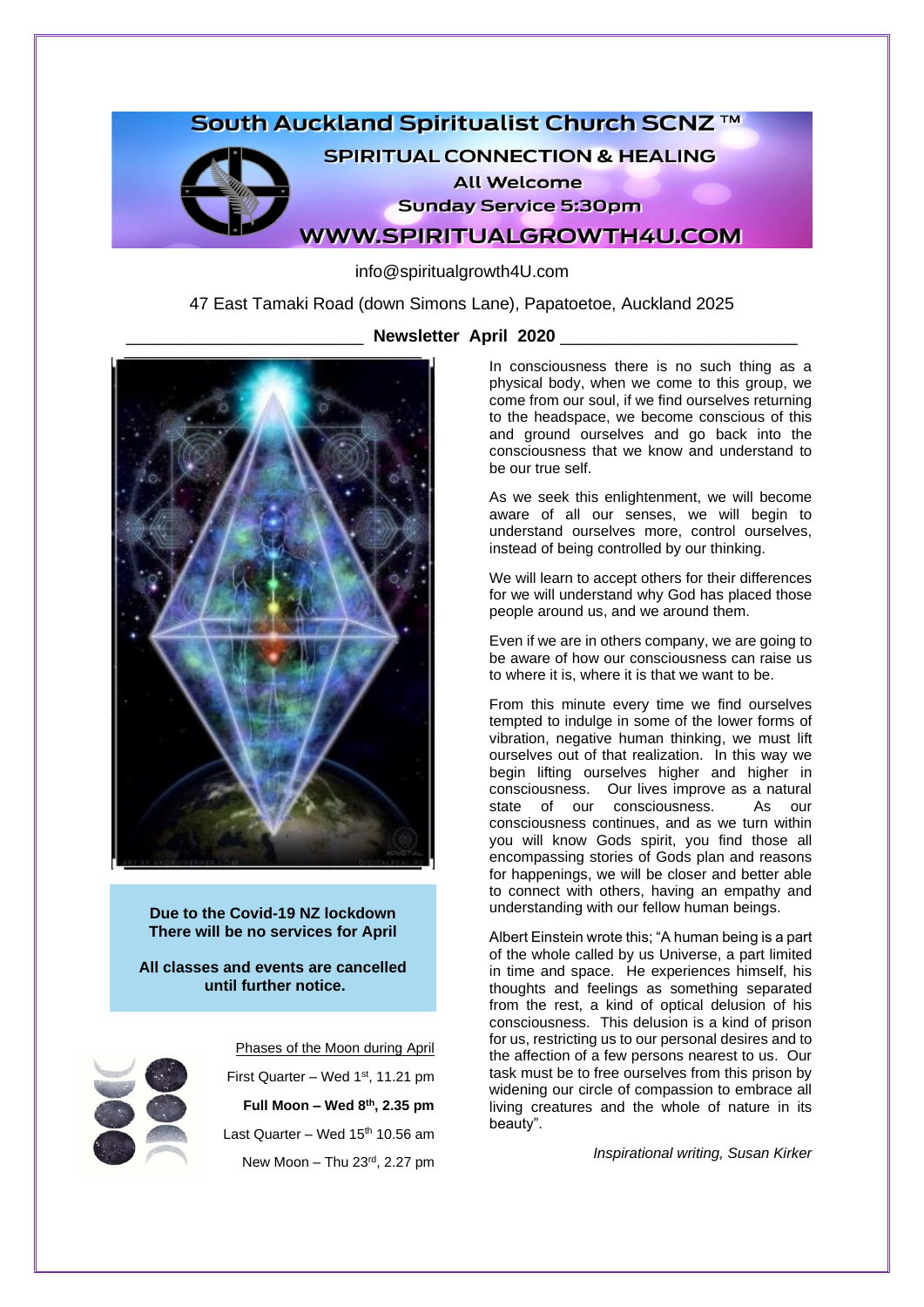Prior to the issuing of Level Alert 4 lockdown, the committee had been in close contact and had issued the following letter, which I include here, as there is important information included.

Please stay safe everyone, and there will be a midmonth newsletter to come out mid-April.

# **To all friends of the South Auckland Spiritualist Church**

**"The leadership of the Church, being the Trustees, the Ministers, the Committee & the Teachers have convened, and the decision has been made to close the church until further notice, effective immediately. This is due to the spiralling Covid-19 situation.**

**All of the services that we have provided to date – the Sunday service, the healing, open development, soul connection, awareness and meditation classes are on hold, together with the "Exploring Your Mediumship" workshop with Val Game, which was to be have been held on March 28th .**

**We are still here though, willing and available to help with continued spiritual support, only in the new way that fits our current times, which is communication-based. These are trying times for many and we ask that you consider us and see if we can help you in any way.**

**Our frontline contacts are: – our two Ministers, Susan Kirker, 021 285 3396 and Matthew Tod, 027 205 1265 and our President, Karena Dixon, 0220 644 637. We are all available through our email address[, info@spiritualgrowth4u.com](mailto:info@spiritualgrowth4u.com) . None of us have formal qualifications in counselling, but we are each practicing mediums, registered Spiritual Healers, and Teachers in our Spiritualist community, & we are committed to help anyone with their spiritual growth and development. We do that with prayer, with healing, with respect, and we can assure confidentiality.**

**Going forward, our leaders will convene every 3 weeks then update you of our intentions. We will also continue to issue our monthly newsletter – in fact, we would welcome any inspirational writings or articles from you. There is also a part that you can play in our group absent healing, if you'd like to register your interest by email.**

**For now, we wish you peace and good health in these world-changing times.**

**Karena Dixon**

**President**

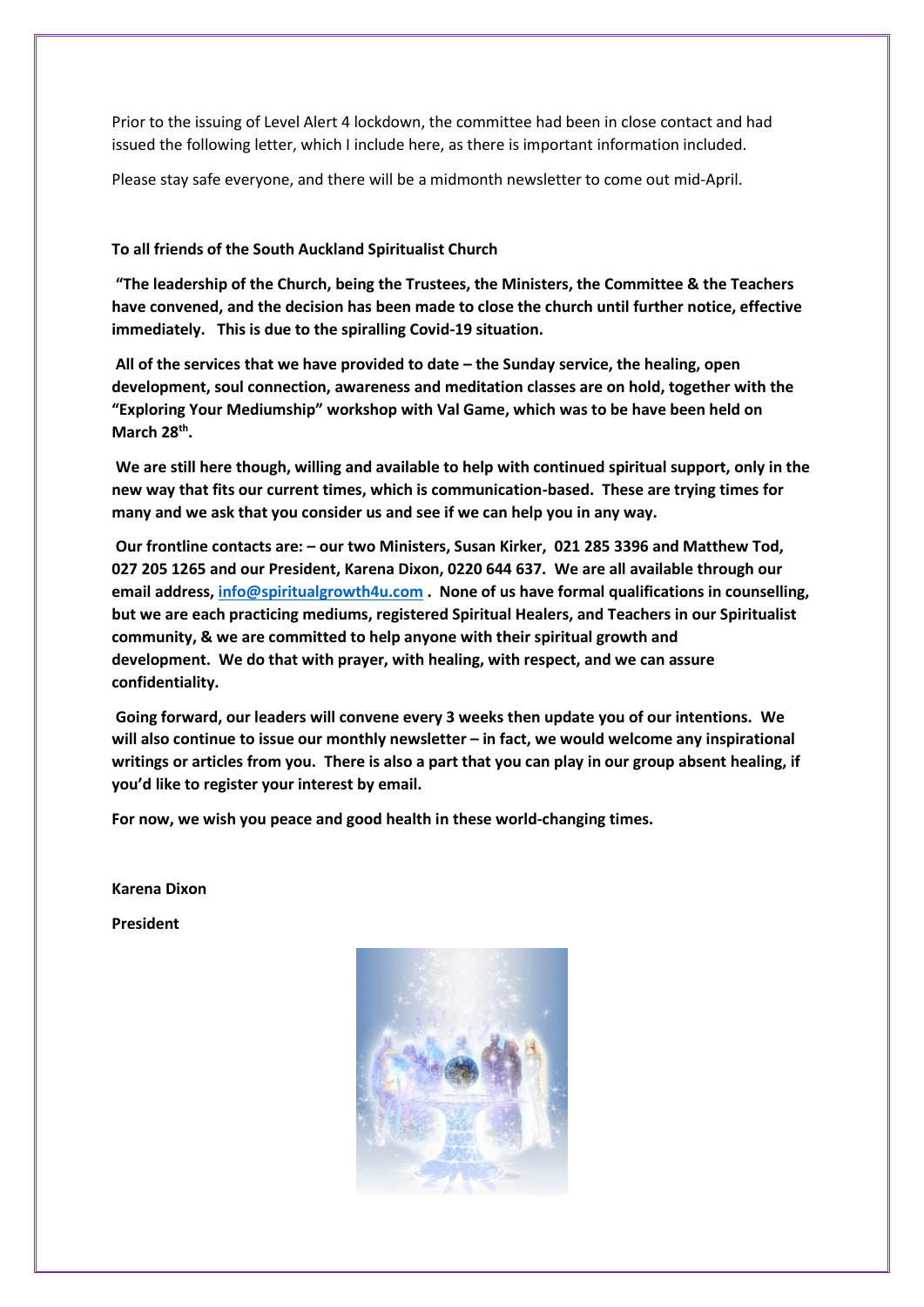We have always been with you.

Take this time to sit with us as we guide and support you on your journey.

This time like many, is simply a transition

A way to cleanse what no longer serves you and to help guide you in a direction of alignment.

We encourage you to focus on what matters most deep within your soul.

Forge the material and external pressure and walk this path with us as we show you clean air, fresh water, and a world that is meant to help you fulfil your dreams instead of working to only struggle more.

 Free yourselves of the worries that hold you hostage.

The only hostage at this moment is your fear of surrender.

We hold you close in this time of need.

Trust us for this will be the most beautiful time of your life if you surrender.

*Spirit, via Colby Rebel*







As a reminder to all empaths, light workers, star seeds and energetically sensitive souls, whether you feel it or not, please continually cleanse your energy field throughout the day by saying silently or out l.oud, "May the energy I'm sensing from others be cleared away, transmuted completely and returned to Source now. And so it is."

We are all in this – together as One All for love

Matt Kahn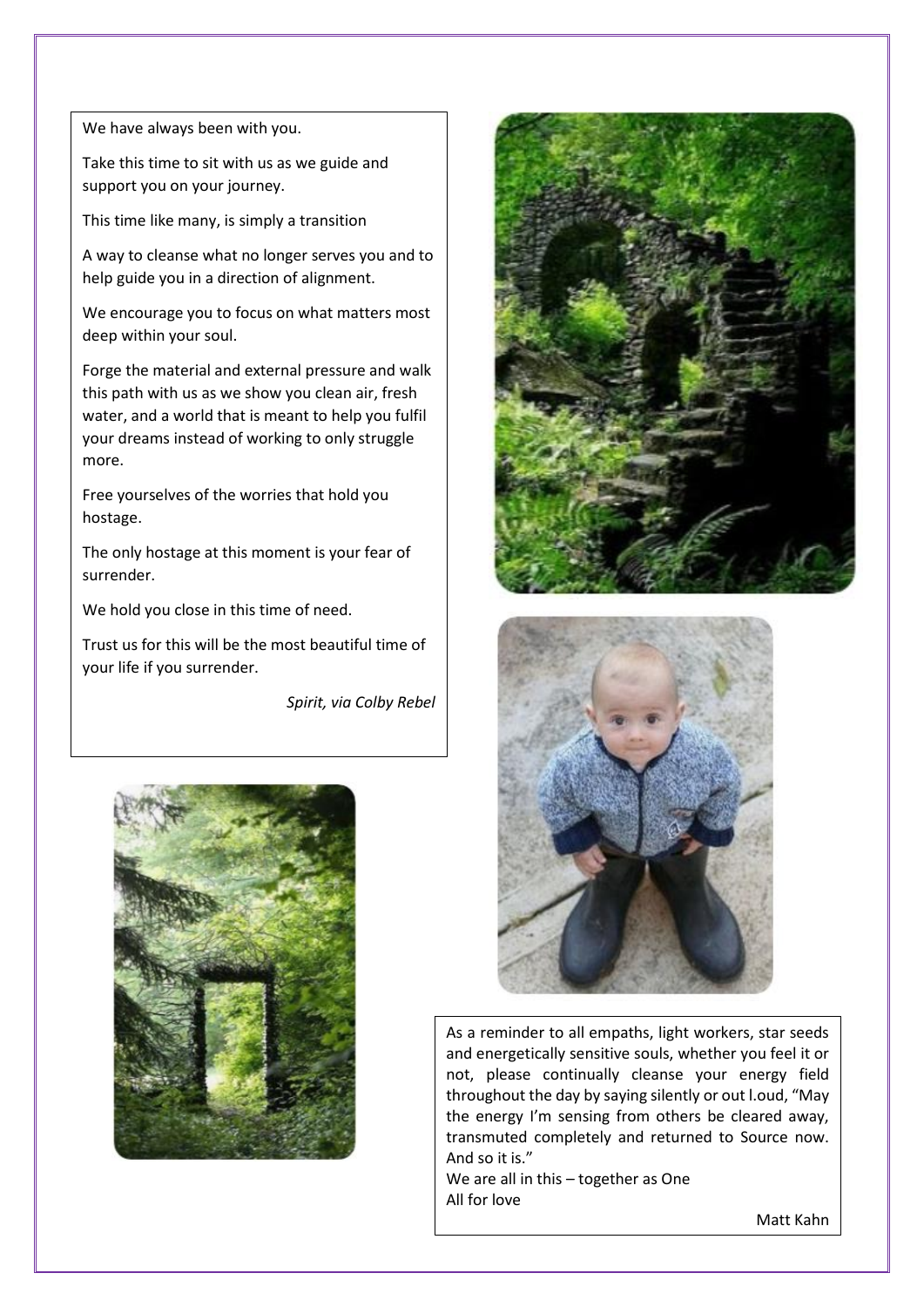The following is a continuation of our excerpts from White Eagle.

This is from the book The Quiet Mind – sayings of White Eagle, and is Chapter 7

> Now this bit is my opinion, but I feel the need to comment … Many people are put off by the words Christ and God, but I think it's important to remember the context and timing of when things are recorded. This book was first published in 1972. I know I refer to my God as Divine Spirit, but he/she is still God… "A rose by any other name would smell as sweet"

> My suggestion would be if you do not like the terms Christ or God, to replace it with what feels comfortable for you. The words themselves are not important, it is the intention behind them.

> I wish no offence with my words; I just dearly wish anyone who reads this excerpt to feel the strength and light that is carried within.

## **… Is a Tower of Strength and Light**

#### The Victor

You are spirit – this is all you need to know; and spirit is triumphant over matter.

#### Throw off your chains

The Great Spirit, the golden One, the source of all life, will not fail to raise you up if you will allow yourselves to be raised. You keep yourself in bondage, in chains! Throw off the chains of this earthly darkness and see yourself as you truly are, a son-daughter of the blazing golden light of the Sun.

#### Rise into the Sun

However difficult your pathway is, my child, daily seek the glory of the God-life. Soar, in your higher mind, in what the world calls your imagination; rise into the glorious light of the spiritual Sun and know that this light is the recreative force which will flow through you, causing every ill to fade out of your body, and crooked places to be made straight.

#### Christ is King

You are a bearer of the light, for you are as the Divine Mother, bearing within you the light of the Son. Take this light out into the world to bless and to heal and quicken the vibrations of the whole world.

#### Your Greater Self

When the will to become Christlike grows strong in the heart, it causes an opening in the consciousness for the greater self to descend into the physical body. You think that your physical body is you, but it is only an infinitesimal part of you. If you would contact your true self, go into a place of quiet to commune with your Creator in your heart. Then you will rise in consciousness. That great light to which you rise, is, you will find, the divine self – you, yourself, your own divinity, the real you. By opening your consciousness to this divine self your whole vibrations will be quickened and your body become purified.

#### The Magic Presence

The Christ within you is king … every particle, every cell of your body, is subject to the divine power and glory. Realize the divine magical presence within you. The light overcomes all darkness.

#### Look to the Star

When you are in the shadows, or you feel that the shadows are near, remember to look up, to visualize the blazing Star above you in the spirit spheres, and to feel its strength, its steadiness, its radiance, pouring into your heart. Go forward in confidence and in full consciousness of the light of this Star shining upon you.

#### Walk in the world as a child of the light

You are spirit, you are immortal, you are a radiant being, a child of God! Live in your spirit and allow nothing to bind or limit you.

#### Above the clouds

It is easy to be cheerful when there is everything to be cheerful about, but not so easy when the earth is shrouded in darkness – at these times your test comes. It is easy to be kind when everyone is kind, easy to be loving when others are loving. But in this there is little credit. The wise soul knows the light is shining in the heavens even when the shadows are dense. Thus when you raise your consciousness above the clouds you will know that the Sun is shining and that the life of Christ is the only enduring life.

#### Others look to you

Do not be beguiled by the attractions of materialism, or by the sorrows and anxieties which your karma brings. Have courage, for many depend on you, your thoughts, your attitude; they are looking to you and unconsciously recognize in you a light. They know that you have something which is helpful and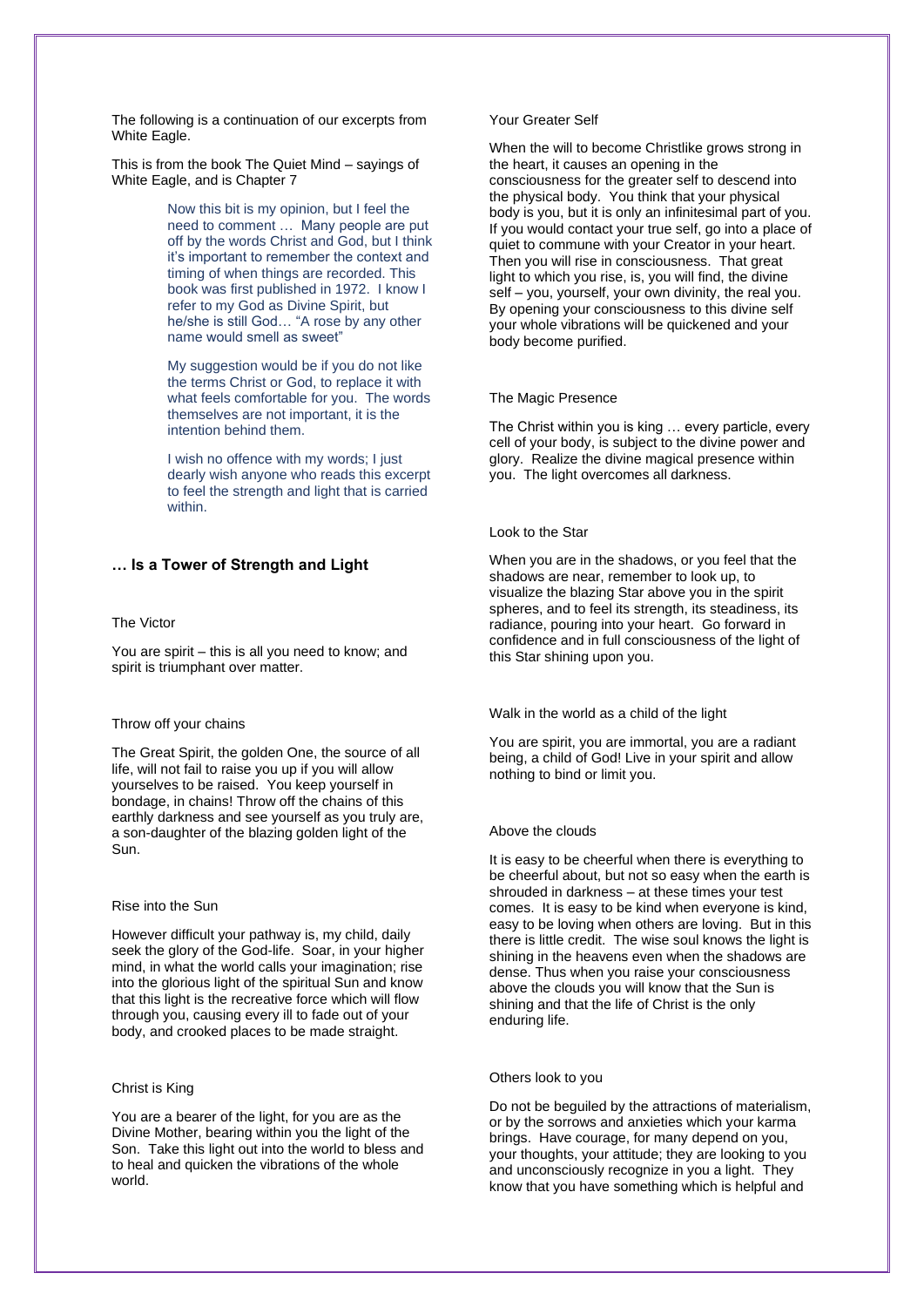good. Keep the light shining in your heart and mind, and remember the great privilege which has been given to you to help lead them onward and upward to the glorious morning Star.

#### Send out the light

What do we mean by sending for the light? Give out the love which you feel in your heart, and it goes forth as a light. If you could see yourselves when you are truly sending forth the light, you would see a great radiance flowing from your heart – from your head in many cases. Your aura would be shining. You would see the rays penetrating to the limitless degree; you would see the light flowing from you, touching the heart, the understanding, even the physical life of all.

### The whole armour of God

When you earnestly send out the thought of love and light, you surround yourself with light – as you give you receive. The light which you send forth from you heart not only dispels the material and erroneous thoughts of others; it also creates a protective shield around you. This is what it means by the words, "Put on the whole armour of God"

### God is merciful

The karma of the individual can be transmuted by the power of the Christ-spirit. We so frequently hear the thought; "Oh, it is my karma, I must accept it". It is true that you must accept divine law, but divine law is merciful, and the love of the Christ growing in your heart can release your soul from bondage.

#### Healing from the sun

Basically all healing is the intake into the body of the eternal Sun, the light. If you can call upon this light, breathe it in, live consciously in this light, it will actually control the cells of the physical body. The body is so heavy, material life so strong, that you forget the power of God to recreate tissue, to recreate the living cells of your body.

#### When shadows group around you

As a servant of the Christ you must never lack courage. It is a temptation to do so, for the shadows group around you and tempt you to be weary, to have no confidence; they tempt you to say, "I am no use", and to have what you call an inferiority complex. Never doubt the power of God to work through you. To think you are no good is to doubt God's power.

#### See the Best

Do not despair; do not dwell on the negative side of any situation, for you will do no good by this. Always put into operation the forces of construction. Believe that good will come, that the best is coming, and it will. We shall never forsake you. We also are God's children and agents of the Great Spirit. We shall never forsake you dear brother, dear sister.

#### The Breath of Life

Relax mind and body and breathe slowly and deeply. As you breathe in, try to imagine that you are filling every particle of your being with God, with God's breath. As this love fills your heart and mind, every atom, every cell of your body will be filled with perfect life.

#### The only reality

Now be happy, be filled with joy and look forward into the light. Live and move in that golden eternal light, and know that nothing can hurt you. The only reality is the light, I God, is love.